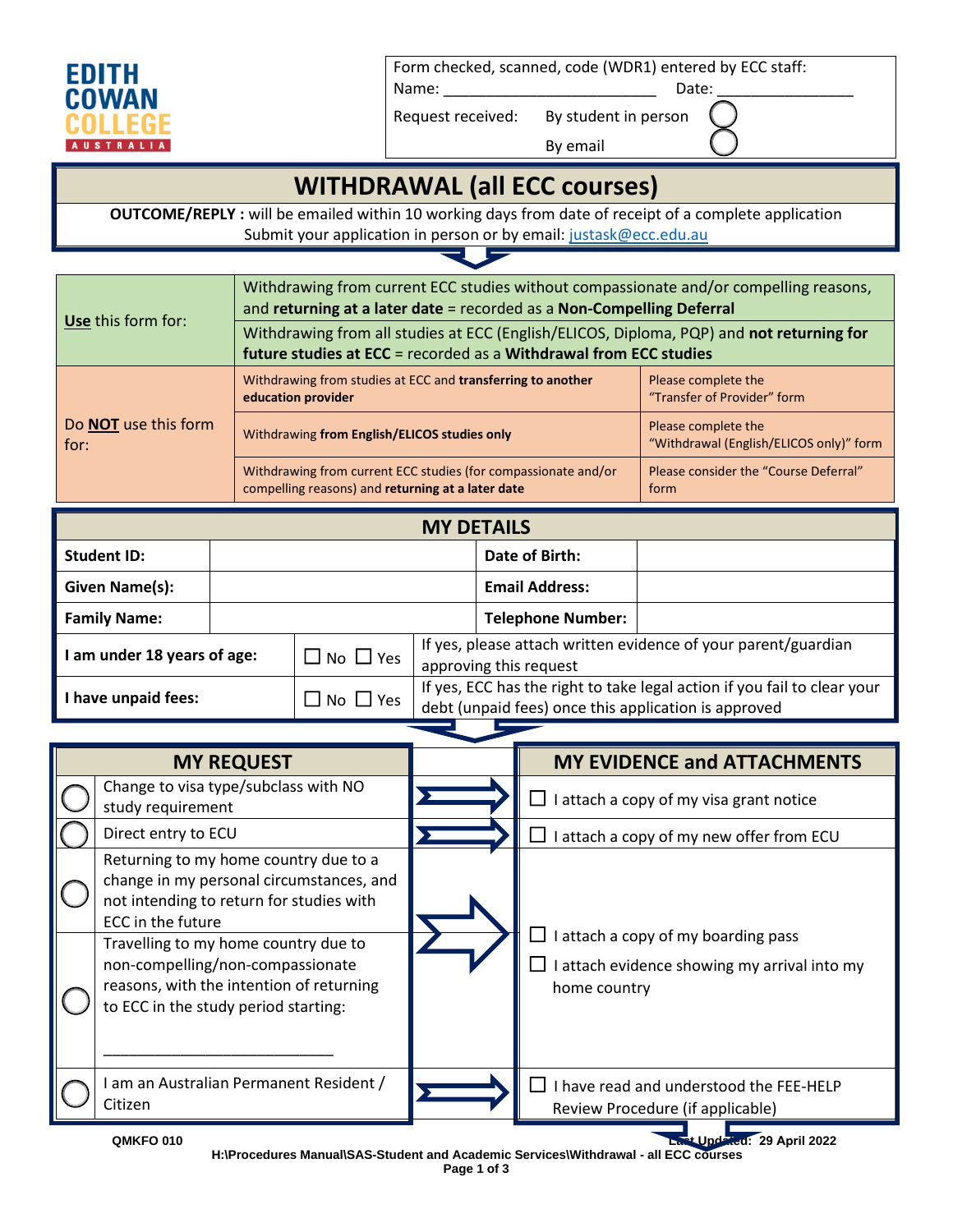| MY RESPONSIBILITIES (applies to international students only)                                          |                                                                                                                                                                                                                                                                                                                                          |  |
|-------------------------------------------------------------------------------------------------------|------------------------------------------------------------------------------------------------------------------------------------------------------------------------------------------------------------------------------------------------------------------------------------------------------------------------------------------|--|
| By ticking these boxes I declare that I understand my responsibilities.                               |                                                                                                                                                                                                                                                                                                                                          |  |
|                                                                                                       | I must continue to attend class until I have been notified of the outcome of this application and continue to<br>meet my visa obligations and conditions. I have read this link referring to visa conditions and understand how it<br>applies to my visa: www.homeaffairs.gov.au/trav/stud/more/visa-conditions/visa-conditions-students |  |
|                                                                                                       | Any future visa applications could be affected by this request for a withdrawal (refer to Department of Home<br>Affairs for further information).                                                                                                                                                                                        |  |
|                                                                                                       | It is my responsibility to update the Department of Home Affairs (www.homeaffairs.gov.au) and check how long<br>I can stay in Australia from my last day of study.                                                                                                                                                                       |  |
| Only tick the following boxes if your intention is to return to study at ECC in a later study period: |                                                                                                                                                                                                                                                                                                                                          |  |
|                                                                                                       | Withdrawing from my course can affect my principal/next course start date and I have discussed this with an<br>ECC representative.                                                                                                                                                                                                       |  |
|                                                                                                       | On my return I will need to submit a new application, and I must meet all updated course entry requirements<br>and/or pay updated course tuition fees, superseding the conditions of the offer of my current enrolment.                                                                                                                  |  |
|                                                                                                       |                                                                                                                                                                                                                                                                                                                                          |  |

| <b>MY RESPONSIBILITIES (applies to international and local students)</b>                                                                                                                                         |
|------------------------------------------------------------------------------------------------------------------------------------------------------------------------------------------------------------------|
| By ticking these boxes I declare that I understand my responsibilities.                                                                                                                                          |
| If I do not state a reason and I do not provide suitable supporting evidence, my withdrawal request might be<br>deemed incomplete and will not be processed.                                                     |
| If I have outstanding fees I understand I must clear all my debt (unpaid fees) as soon as this application is<br>approved, otherwise ECC has the right to take legal action to recoup the debt owing.            |
| I must meet my study obligations, continue to attend classes in my current course, and wait for an email giving<br>me instructions on the outcome of this application.                                           |
| (my request is BEFORE Friday of Week 4): I understand my current unit selection will be cancelled, and these<br>units will NOT appear on my academic records.                                                    |
| (my request is AFTER Friday of Week 4): I understand I am not entitled to a refund for the units I am<br>currently registered in.                                                                                |
| (my request is AFTER Friday of Week 4 and BEFORE Friday of Week 10): I understand my current units will<br>appear on my academic records with a grade of withdrawn, and they will NOT impact my academic status. |
| (my request is AFTER Friday of Week 10): I understand my current units will appear on my academic records<br>with a grade of fail, and they will impact my academic status.                                      |
| I have read the following policies (www.edithcowancollege.edu.au/policies):<br><b>Enrolment Policy</b><br>$\bullet$<br><b>Refunds Policy</b><br>FEE-HELP Review Procedure (students on FEE-HELP only)            |
| <b>Tuition Fees and Charges Policy</b><br>$\bullet$<br><b>Statement of Tuition Assurance</b>                                                                                                                     |

L